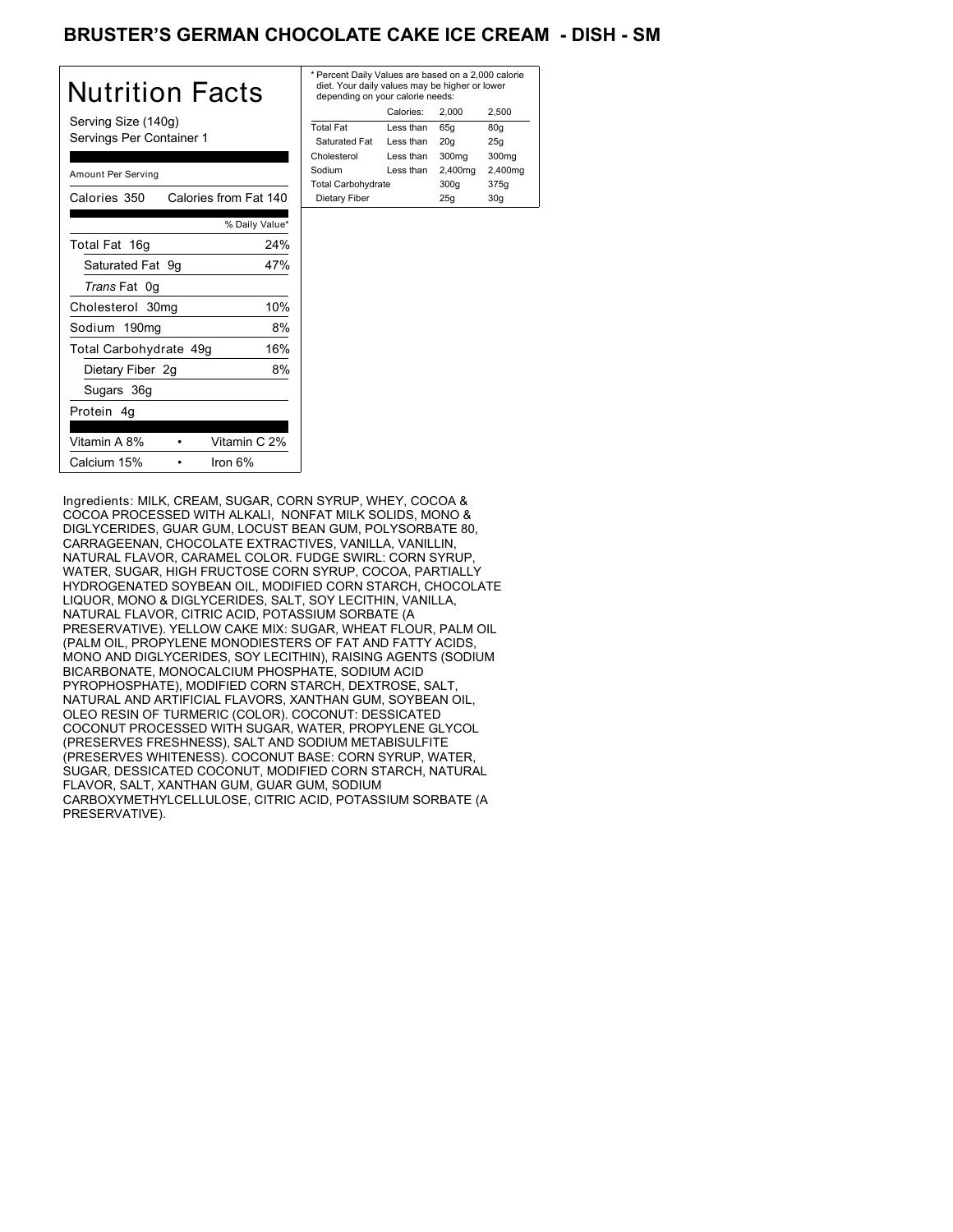# BRUSTER'S GERMAN CHOCOLATE CAKE ICE CREAM - DISH - REG

| Nutrition Facts                                 | * Per<br>diet<br>dep |
|-------------------------------------------------|----------------------|
| Serving Size (210g)<br>Servings Per Container 1 | Total<br>Sat<br>Chol |
| Amount Per Serving                              | Sodi<br>Total        |
| Calories from Fat 210<br>Calories 530           | Die:                 |
| % Daily Value*                                  |                      |
| 36%<br>Total Fat 23g                            |                      |
| Saturated Fat 14g<br>70%                        |                      |
| Trans Fat 0g                                    |                      |
| 15%<br>Cholesterol 45mg                         |                      |
| 12%<br>Sodium 290mg                             |                      |
| 24%<br>Total Carbohydrate 73g                   |                      |
| 12%<br>Dietary Fiber 3g                         |                      |
| Sugars 53g                                      |                      |
| Protein 6g                                      |                      |
| Vitamin A 10%<br>Vitamin C 4%                   |                      |
| Calcium 20%<br>Iron $10%$                       |                      |

| * Percent Daily Values are based on a 2,000 calorie<br>diet. Your daily values may be higher or lower<br>depending on your calorie needs: |           |         |         |
|-------------------------------------------------------------------------------------------------------------------------------------------|-----------|---------|---------|
|                                                                                                                                           | Calories: | 2.000   | 2.500   |
| <b>Total Fat</b>                                                                                                                          | Less than | 65q     | 80g     |
| Saturated Fat                                                                                                                             | Less than | 20q     | 25q     |
| Cholesterol                                                                                                                               | Less than | 300mg   | 300mg   |
| Sodium                                                                                                                                    | Less than | 2,400mg | 2,400mg |
| <b>Total Carbohydrate</b>                                                                                                                 |           | 300q    | 375g    |
| Dietary Fiber                                                                                                                             |           | 25q     | 30q     |
|                                                                                                                                           |           |         |         |

Ingredients: MILK, CREAM, SUGAR, CORN SYRUP, WHEY, COCOA & COCOA PROCESSED WITH ALKALI, NONFAT MILK SOLIDS, MONO & DIGLYCERIDES, GUAR GUM, LOCUST BEAN GUM, POLYSORBATE 80, CARRAGEENAN, CHOCOLATE EXTRACTIVES, VANILLA, VANILLIN, NATURAL FLAVOR, CARAMEL COLOR. FUDGE SWIRL: CORN SYRUP, WATER, SUGAR, HIGH FRUCTOSE CORN SYRUP, COCOA, PARTIALLY HYDROGENATED SOYBEAN OIL, MODIFIED CORN STARCH, CHOCOLATE LIQUOR, MONO & DIGLYCERIDES, SALT, SOY LECITHIN, VANILLA, NATURAL FLAVOR, CITRIC ACID, POTASSIUM SORBATE (A PRESERVATIVE). YELLOW CAKE MIX: SUGAR, WHEAT FLOUR, PALM OIL (PALM OIL, PROPYLENE MONODIESTERS OF FAT AND FATTY ACIDS, MONO AND DIGLYCERIDES, SOY LECITHIN), RAISING AGENTS (SODIUM BICARBONATE, MONOCALCIUM PHOSPHATE, SODIUM ACID PYROPHOSPHATE), MODIFIED CORN STARCH, DEXTROSE, SALT, NATURAL AND ARTIFICIAL FLAVORS, XANTHAN GUM, SOYBEAN OIL, OLEO RESIN OF TURMERIC (COLOR). COCONUT: DESSICATED COCONUT PROCESSED WITH SUGAR, WATER, PROPYLENE GLYCOL (PRESERVES FRESHNESS), SALT AND SODIUM METABISULFITE (PRESERVES WHITENESS). COCONUT BASE: CORN SYRUP, WATER, SUGAR, DESSICATED COCONUT, MODIFIED CORN STARCH, NATURAL FLAVOR, SALT, XANTHAN GUM, GUAR GUM, SODIUM CARBOXYMETHYLCELLULOSE, CITRIC ACID, POTASSIUM SORBATE (A PRESERVATIVE).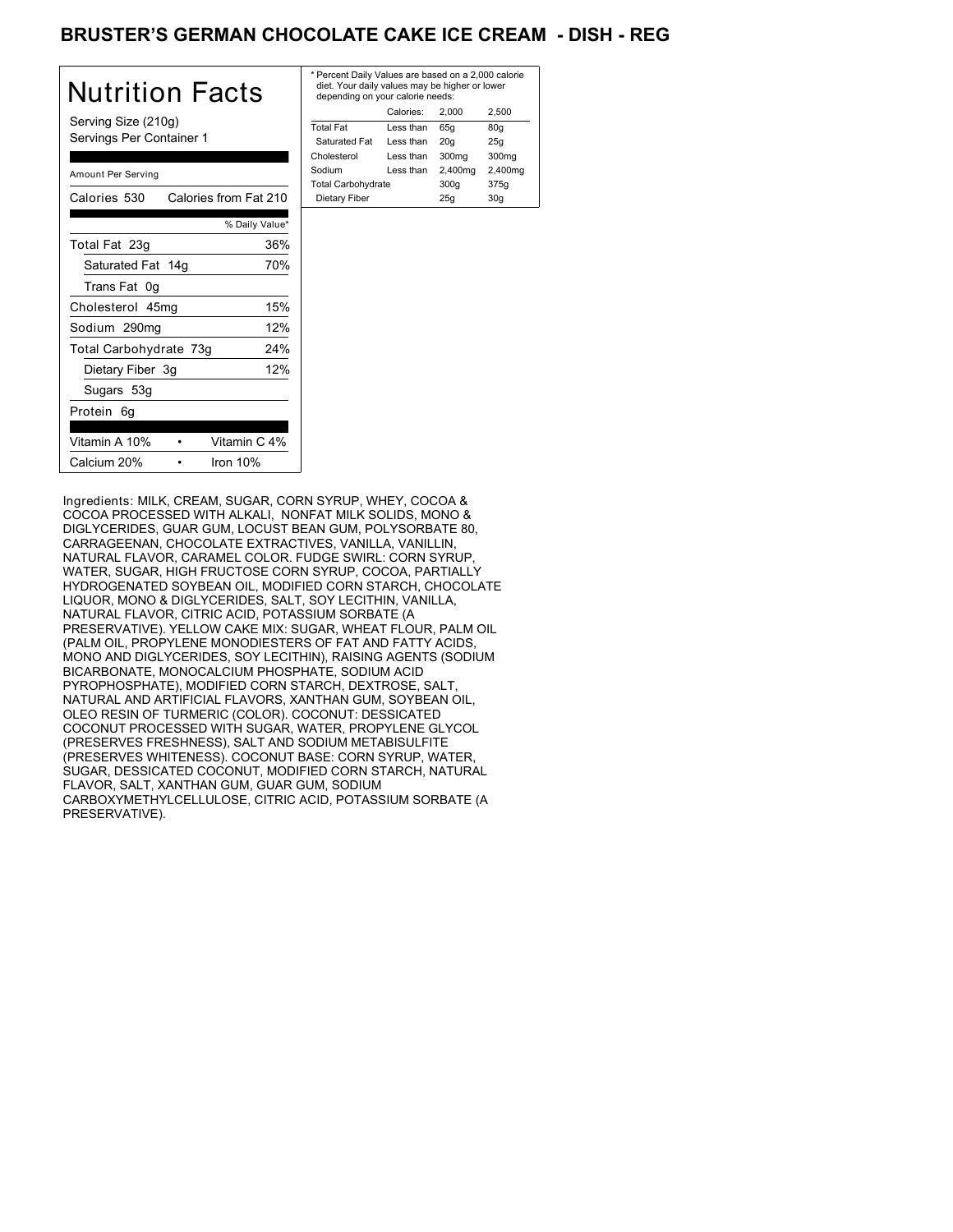# BRUSTER'S GERMAN CHOCOLATE CAKE ICE CREAM - DISH - LG

| Nutrition Facts                                 | * P<br>d<br>d |
|-------------------------------------------------|---------------|
| Serving Size (280g)<br>Servings Per Container 1 | To<br>S<br>Ch |
| Amount Per Serving                              | So<br>Τo      |
| Calories from Fat 280<br>Calories 700           | D             |
| % Daily Value*                                  |               |
| Total Fat 31q<br>48%                            |               |
| Saturated Fat 19g<br>94%                        |               |
| Trans Fat 0.5g                                  |               |
| 20%<br>Cholesterol 60mg                         |               |
| 16%<br>Sodium 380mg                             |               |
| Total Carbohydrate 98g<br>33%                   |               |
| 16%<br>Dietary Fiber 4g                         |               |
| Sugars 71g                                      |               |
| Protein 8g                                      |               |
| Vitamin A 15%<br>Vitamin C 4%                   |               |
| Calcium 25%<br>Iron $10%$                       |               |

| * Percent Daily Values are based on a 2,000 calorie<br>diet. Your daily values may be higher or lower<br>depending on your calorie needs: |           |         |         |
|-------------------------------------------------------------------------------------------------------------------------------------------|-----------|---------|---------|
|                                                                                                                                           | Calories: | 2.000   | 2.500   |
| <b>Total Fat</b>                                                                                                                          | Less than | 65q     | 80q     |
| Saturated Fat                                                                                                                             | Less than | 20q     | 25q     |
| Cholesterol                                                                                                                               | Less than | 300mg   | 300mg   |
| Sodium                                                                                                                                    | Less than | 2,400mg | 2,400mg |
| <b>Total Carbohydrate</b>                                                                                                                 |           | 300q    | 375g    |
| Dietary Fiber                                                                                                                             |           | 25q     | 30q     |
|                                                                                                                                           |           |         |         |

Ingredients: MILK, CREAM, SUGAR, CORN SYRUP, WHEY, COCOA & COCOA PROCESSED WITH ALKALI, NONFAT MILK SOLIDS, MONO & DIGLYCERIDES, GUAR GUM, LOCUST BEAN GUM, POLYSORBATE 80, CARRAGEENAN, CHOCOLATE EXTRACTIVES, VANILLA, VANILLIN, NATURAL FLAVOR, CARAMEL COLOR. FUDGE SWIRL: CORN SYRUP, WATER, SUGAR, HIGH FRUCTOSE CORN SYRUP, COCOA, PARTIALLY HYDROGENATED SOYBEAN OIL, MODIFIED CORN STARCH, CHOCOLATE LIQUOR, MONO & DIGLYCERIDES, SALT, SOY LECITHIN, VANILLA, NATURAL FLAVOR, CITRIC ACID, POTASSIUM SORBATE (A PRESERVATIVE). YELLOW CAKE MIX: SUGAR, WHEAT FLOUR, PALM OIL (PALM OIL, PROPYLENE MONODIESTERS OF FAT AND FATTY ACIDS, MONO AND DIGLYCERIDES, SOY LECITHIN), RAISING AGENTS (SODIUM BICARBONATE, MONOCALCIUM PHOSPHATE, SODIUM ACID PYROPHOSPHATE), MODIFIED CORN STARCH, DEXTROSE, SALT, NATURAL AND ARTIFICIAL FLAVORS, XANTHAN GUM, SOYBEAN OIL, OLEO RESIN OF TURMERIC (COLOR). COCONUT: DESSICATED COCONUT PROCESSED WITH SUGAR, WATER, PROPYLENE GLYCOL (PRESERVES FRESHNESS), SALT AND SODIUM METABISULFITE (PRESERVES WHITENESS). COCONUT BASE: CORN SYRUP, WATER, SUGAR, DESSICATED COCONUT, MODIFIED CORN STARCH, NATURAL FLAVOR, SALT, XANTHAN GUM, GUAR GUM, SODIUM CARBOXYMETHYLCELLULOSE, CITRIC ACID, POTASSIUM SORBATE (A PRESERVATIVE).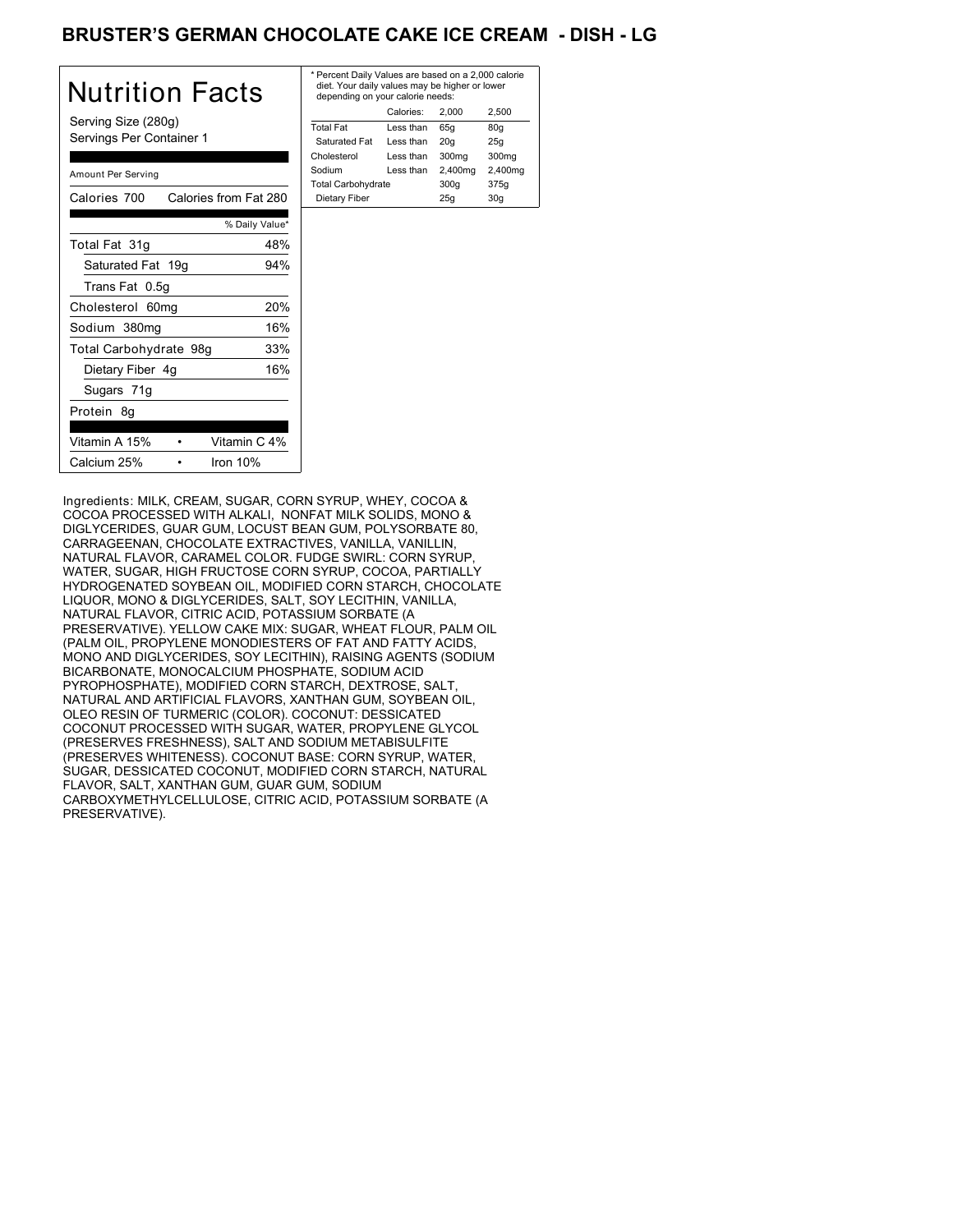## BRUSTER'S GERMAN CHOCOLATE CAKE ICE CREAM - SUGAR CONE - SM

| Nutrition Facts                                 | * Perc<br>diet.<br>dep <sub>6</sub> |
|-------------------------------------------------|-------------------------------------|
| Serving Size (153g)<br>Servings Per Container 1 | Total I<br>Satu<br>Chole            |
| Amount Per Serving                              | Sodiu<br>Total <sup>(</sup>         |
| Calories 400<br>Calories from Fat 140           | Dieta                               |
| % Daily Value*                                  |                                     |
| 24%<br>Total Fat 16g                            |                                     |
| Saturated Fat 9g<br>47%                         |                                     |
| Trans Fat 0g                                    |                                     |
| 10%<br>Cholesterol 30mg                         |                                     |
| Sodium 210mg<br>9%                              |                                     |
| 20%<br>Total Carbohydrate 61g                   |                                     |
| 8%<br>Dietary Fiber 2g                          |                                     |
| Sugars 39g                                      |                                     |
| Protein 4q                                      |                                     |
| Vitamin A 8%<br>Vitamin C 2%                    |                                     |
| Calcium 15%<br>Iron 8%                          |                                     |

| * Percent Daily Values are based on a 2,000 calorie<br>diet. Your daily values may be higher or lower<br>depending on your calorie needs: |           |         |         |
|-------------------------------------------------------------------------------------------------------------------------------------------|-----------|---------|---------|
|                                                                                                                                           | Calories: | 2.000   | 2.500   |
| <b>Total Fat</b>                                                                                                                          | Less than | 65q     | 80q     |
| Saturated Fat                                                                                                                             | Less than | 20q     | 25q     |
| Cholesterol                                                                                                                               | Less than | 300mg   | 300mg   |
| Sodium                                                                                                                                    | Less than | 2,400mg | 2,400mg |
| <b>Total Carbohydrate</b>                                                                                                                 |           | 300q    | 375g    |
| Dietary Fiber                                                                                                                             |           | 25q     | 30q     |
|                                                                                                                                           |           |         |         |

Ingredients: MILK, CREAM, SUGAR, CORN SYRUP, WHEY, COCOA & COCOA PROCESSED WITH ALKALI, NONFAT MILK SOLIDS, MONO & DIGLYCERIDES, GUAR GUM, LOCUST BEAN GUM, POLYSORBATE 80, CARRAGEENAN, CHOCOLATE EXTRACTIVES, VANILLA, VANILLIN, NATURAL FLAVOR, CARAMEL COLOR. FUDGE SWIRL: CORN SYRUP, WATER, SUGAR, HIGH FRUCTOSE CORN SYRUP, COCOA, PARTIALLY HYDROGENATED SOYBEAN OIL, MODIFIED CORN STARCH, CHOCOLATE LIQUOR, MONO & DIGLYCERIDES, SALT, SOY LECITHIN, VANILLA, NATURAL FLAVOR, CITRIC ACID, POTASSIUM SORBATE (A PRESERVATIVE). YELLOW CAKE MIX: SUGAR, WHEAT FLOUR, PALM OIL (PALM OIL, PROPYLENE MONODIESTERS OF FAT AND FATTY ACIDS, MONO AND DIGLYCERIDES, SOY LECITHIN), RAISING AGENTS (SODIUM BICARBONATE, MONOCALCIUM PHOSPHATE, SODIUM ACID PYROPHOSPHATE), MODIFIED CORN STARCH, DEXTROSE, SALT, NATURAL AND ARTIFICIAL FLAVORS, XANTHAN GUM, SOYBEAN OIL, OLEO RESIN OF TURMERIC (COLOR). COCONUT: DESSICATED COCONUT PROCESSED WITH SUGAR, WATER, PROPYLENE GLYCOL (PRESERVES FRESHNESS), SALT AND SODIUM METABISULFITE (PRESERVES WHITENESS). COCONUT BASE: CORN SYRUP, WATER, SUGAR, DESSICATED COCONUT, MODIFIED CORN STARCH, NATURAL FLAVOR, SALT, XANTHAN GUM, GUAR GUM, SODIUM CARBOXYMETHYLCELLULOSE, CITRIC ACID, POTASSIUM SORBATE (A PRESERVATIVE). SUGAR CONE: ENRICHED WHEAT FLOUR (ENRICHED WITH NIACIN, REDUCED IRON, THIAMIN MONONITRATE, RIBOFLAVIN, FOLIC ACID), TAPIOCA FLOUR, SUGAR, VEGETABLE SHORTENING (SOYBEAN AND/OR CANOLA OIL, MODIFIED PALM OIL, SOY LECITHIN, AND/OR PARTIALLY HYDROGENATED SOYBEAN OIL), OAT FIBER AND/OR VEGETABLE FIBER, SALT, CARAMEL COLOR, ARTIFICIAL FLAVOR, SOY LECITHIN.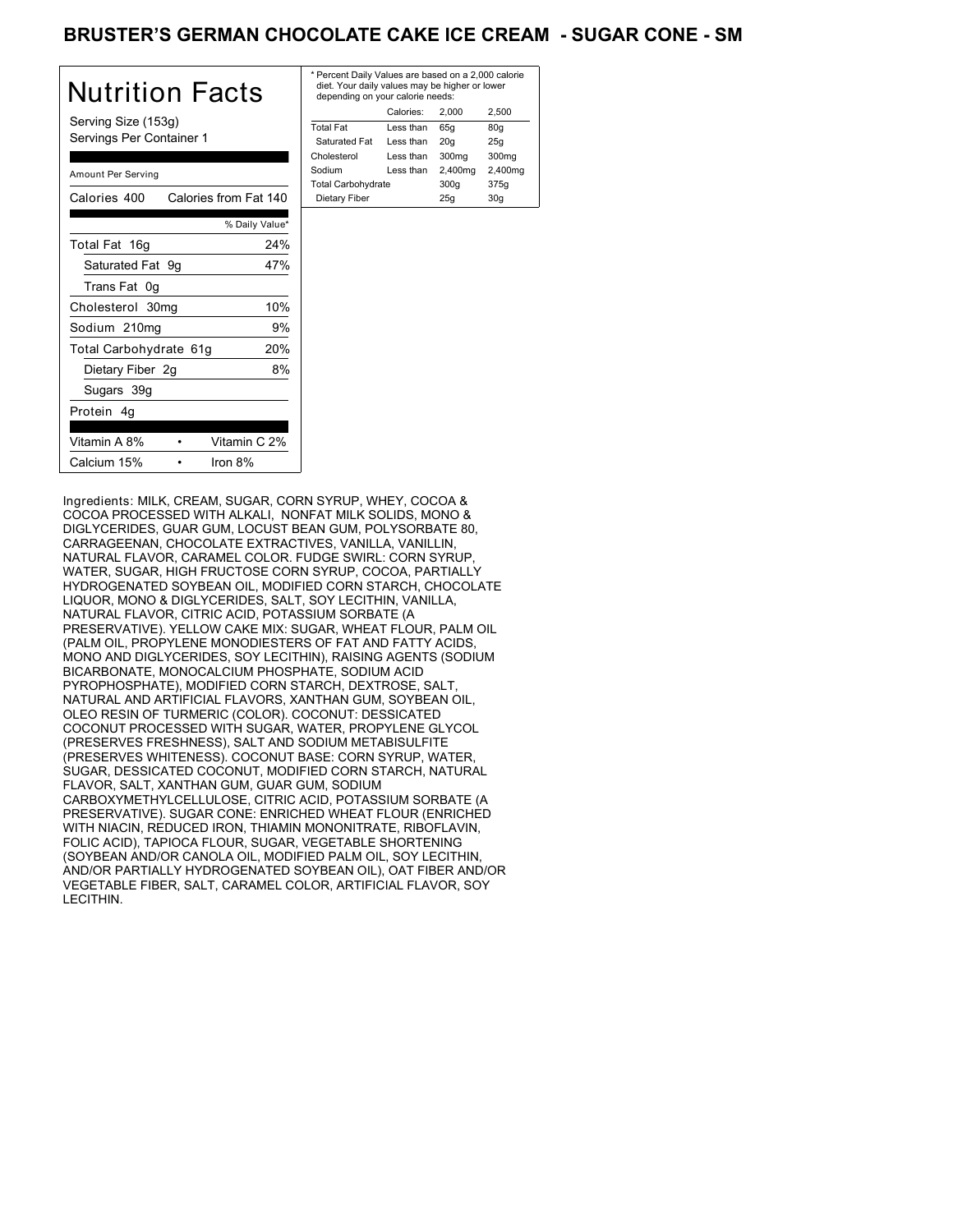## BRUSTER'S GERMAN CHOCOLATE CAKE ICE CREAM - SUGAR CONE - REG

| Nutrition Facts                                 | * Per<br>diet<br>dep |
|-------------------------------------------------|----------------------|
| Serving Size (223g)<br>Servings Per Container 1 | Total<br>Sat<br>Chol |
| Amount Per Serving                              | Sodi<br>Total        |
| Calories 580<br>Calories from Fat 210           | Die:                 |
| % Daily Value*                                  |                      |
| 36%<br>Total Fat 24g                            |                      |
| Saturated Fat 14g<br>70%                        |                      |
| Trans Fat 0g                                    |                      |
| 15%<br>Cholesterol 45mg                         |                      |
| 13%<br>Sodium 310mg                             |                      |
| 28%<br>Total Carbohydrate 85g                   |                      |
| 12%<br>Dietary Fiber 3g                         |                      |
| Sugars 56g                                      |                      |
| Protein 6q                                      |                      |
| Vitamin A 10%<br>Vitamin C 4%                   |                      |
| Calcium 20%<br>Iron 10%                         |                      |

| * Percent Daily Values are based on a 2,000 calorie<br>diet. Your daily values may be higher or lower<br>depending on your calorie needs: |           |                   |         |
|-------------------------------------------------------------------------------------------------------------------------------------------|-----------|-------------------|---------|
|                                                                                                                                           | Calories: | 2.000             | 2.500   |
| <b>Total Fat</b>                                                                                                                          | Less than | 65q               | 80q     |
| Saturated Fat                                                                                                                             | Less than | 20q               | 25q     |
| Cholesterol                                                                                                                               | Less than | 300 <sub>mg</sub> | 300mg   |
| Sodium                                                                                                                                    | Less than | 2,400mg           | 2,400mg |
| <b>Total Carbohydrate</b>                                                                                                                 |           | 300q              | 375g    |
| Dietary Fiber                                                                                                                             |           | 25q               | 30q     |

Ingredients: MILK, CREAM, SUGAR, CORN SYRUP, WHEY, COCOA & COCOA PROCESSED WITH ALKALI, NONFAT MILK SOLIDS, MONO & DIGLYCERIDES, GUAR GUM, LOCUST BEAN GUM, POLYSORBATE 80, CARRAGEENAN, CHOCOLATE EXTRACTIVES, VANILLA, VANILLIN, NATURAL FLAVOR, CARAMEL COLOR. FUDGE SWIRL: CORN SYRUP, WATER, SUGAR, HIGH FRUCTOSE CORN SYRUP, COCOA, PARTIALLY HYDROGENATED SOYBEAN OIL, MODIFIED CORN STARCH, CHOCOLATE LIQUOR, MONO & DIGLYCERIDES, SALT, SOY LECITHIN, VANILLA, NATURAL FLAVOR, CITRIC ACID, POTASSIUM SORBATE (A PRESERVATIVE). YELLOW CAKE MIX: SUGAR, WHEAT FLOUR, PALM OIL (PALM OIL, PROPYLENE MONODIESTERS OF FAT AND FATTY ACIDS, MONO AND DIGLYCERIDES, SOY LECITHIN), RAISING AGENTS (SODIUM BICARBONATE, MONOCALCIUM PHOSPHATE, SODIUM ACID PYROPHOSPHATE), MODIFIED CORN STARCH, DEXTROSE, SALT, NATURAL AND ARTIFICIAL FLAVORS, XANTHAN GUM, SOYBEAN OIL, OLEO RESIN OF TURMERIC (COLOR). COCONUT: DESSICATED COCONUT PROCESSED WITH SUGAR, WATER, PROPYLENE GLYCOL (PRESERVES FRESHNESS), SALT AND SODIUM METABISULFITE (PRESERVES WHITENESS). COCONUT BASE: CORN SYRUP, WATER, SUGAR, DESSICATED COCONUT, MODIFIED CORN STARCH, NATURAL FLAVOR, SALT, XANTHAN GUM, GUAR GUM, SODIUM CARBOXYMETHYLCELLULOSE, CITRIC ACID, POTASSIUM SORBATE (A PRESERVATIVE). SUGAR CONE: ENRICHED WHEAT FLOUR (ENRICHED WITH NIACIN, REDUCED IRON, THIAMIN MONONITRATE, RIBOFLAVIN, FOLIC ACID), TAPIOCA FLOUR, SUGAR, VEGETABLE SHORTENING (SOYBEAN AND/OR CANOLA OIL, MODIFIED PALM OIL, SOY LECITHIN, AND/OR PARTIALLY HYDROGENATED SOYBEAN OIL), OAT FIBER AND/OR VEGETABLE FIBER, SALT, CARAMEL COLOR, ARTIFICIAL FLAVOR, SOY LECITHIN.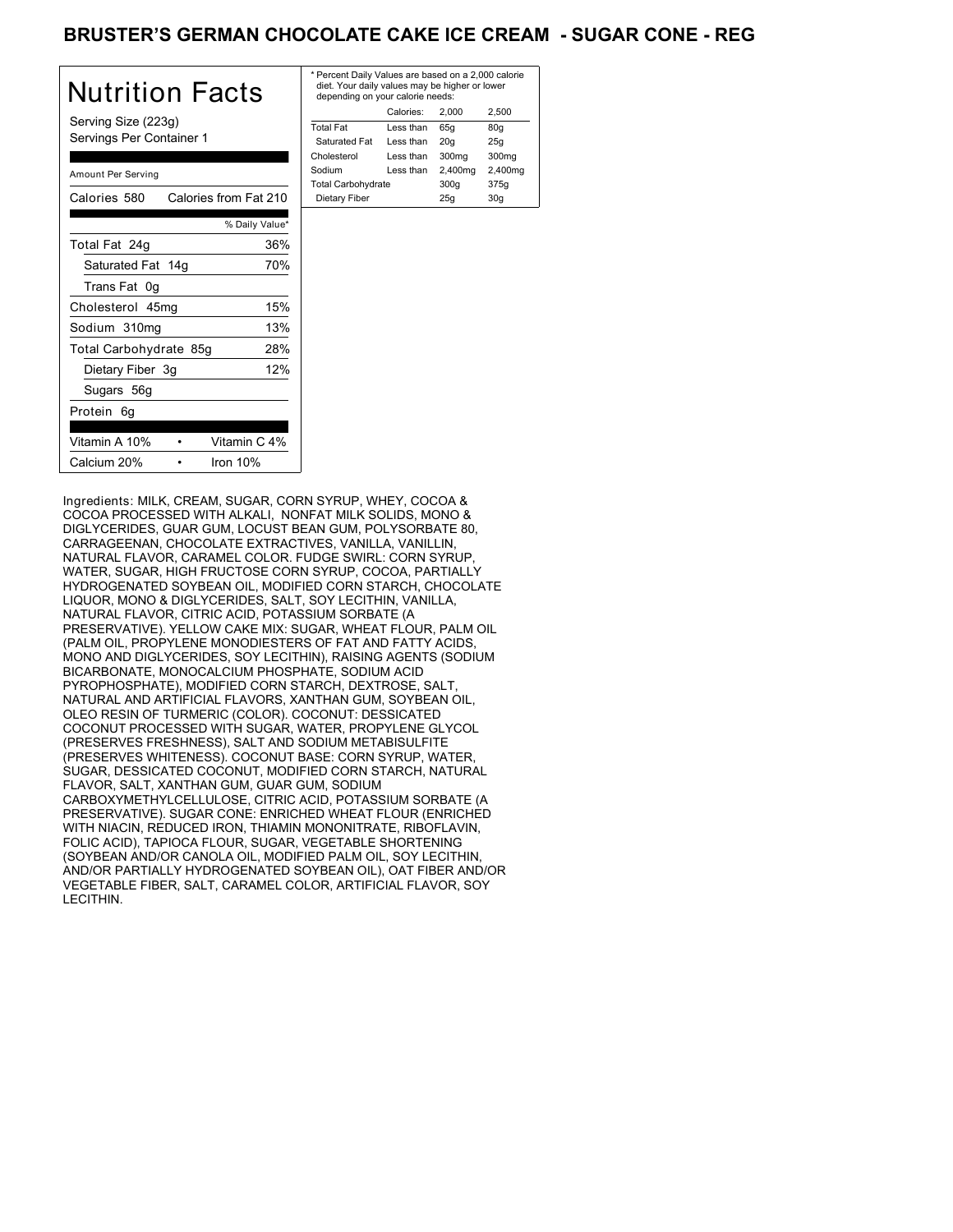# BRUSTER'S GERMAN CHOCOLATE CAKE ICE CREAM - SUGAR CONE - LG

| Nutrition Facts                                 | $*$ Pe<br>di<br>de |
|-------------------------------------------------|--------------------|
| Serving Size (293g)<br>Servings Per Container 1 | <b>Tot</b><br>Sε   |
| Amount Per Serving                              | Cho<br>Soc<br>Tot  |
| Calories from Fat 280<br>Calories 750           | Di                 |
| % Daily Value*                                  |                    |
| Total Fat 31g<br>48%                            |                    |
| Saturated Fat 19g<br>94%                        |                    |
| Trans Fat 0.5q                                  |                    |
| 20%<br>Cholesterol 60mg                         |                    |
| 17%<br>Sodium 400mg                             |                    |
| Total Carbohydrate 110g<br>37%                  |                    |
| 16%<br>Dietary Fiber 4g                         |                    |
| Sugars 74g                                      |                    |
| Protein 8g                                      |                    |
| Vitamin A 15%<br>Vitamin C 4%                   |                    |
| Calcium 30%<br>Iron $15%$                       |                    |

| * Percent Daily Values are based on a 2,000 calorie<br>diet. Your daily values may be higher or lower<br>depending on your calorie needs: |         |         |  |
|-------------------------------------------------------------------------------------------------------------------------------------------|---------|---------|--|
| Calories:                                                                                                                                 | 2.000   | 2.500   |  |
| Less than                                                                                                                                 | 65q     | 80q     |  |
| Less than                                                                                                                                 | 20q     | 25q     |  |
| Less than                                                                                                                                 | 300mg   | 300mg   |  |
| Less than                                                                                                                                 | 2,400mg | 2,400mg |  |
| <b>Total Carbohydrate</b>                                                                                                                 |         | 375g    |  |
|                                                                                                                                           | 25q     | 30q     |  |
|                                                                                                                                           |         | 300q    |  |

Ingredients: MILK, CREAM, SUGAR, CORN SYRUP, WHEY, COCOA & COCOA PROCESSED WITH ALKALI, NONFAT MILK SOLIDS, MONO & DIGLYCERIDES, GUAR GUM, LOCUST BEAN GUM, POLYSORBATE 80, CARRAGEENAN, CHOCOLATE EXTRACTIVES, VANILLA, VANILLIN, NATURAL FLAVOR, CARAMEL COLOR. FUDGE SWIRL: CORN SYRUP, WATER, SUGAR, HIGH FRUCTOSE CORN SYRUP, COCOA, PARTIALLY HYDROGENATED SOYBEAN OIL, MODIFIED CORN STARCH, CHOCOLATE LIQUOR, MONO & DIGLYCERIDES, SALT, SOY LECITHIN, VANILLA, NATURAL FLAVOR, CITRIC ACID, POTASSIUM SORBATE (A PRESERVATIVE). YELLOW CAKE MIX: SUGAR, WHEAT FLOUR, PALM OIL (PALM OIL, PROPYLENE MONODIESTERS OF FAT AND FATTY ACIDS, MONO AND DIGLYCERIDES, SOY LECITHIN), RAISING AGENTS (SODIUM BICARBONATE, MONOCALCIUM PHOSPHATE, SODIUM ACID PYROPHOSPHATE), MODIFIED CORN STARCH, DEXTROSE, SALT, NATURAL AND ARTIFICIAL FLAVORS, XANTHAN GUM, SOYBEAN OIL, OLEO RESIN OF TURMERIC (COLOR). COCONUT: DESSICATED COCONUT PROCESSED WITH SUGAR, WATER, PROPYLENE GLYCOL (PRESERVES FRESHNESS), SALT AND SODIUM METABISULFITE (PRESERVES WHITENESS). COCONUT BASE: CORN SYRUP, WATER, SUGAR, DESSICATED COCONUT, MODIFIED CORN STARCH, NATURAL FLAVOR, SALT, XANTHAN GUM, GUAR GUM, SODIUM CARBOXYMETHYLCELLULOSE, CITRIC ACID, POTASSIUM SORBATE (A PRESERVATIVE). SUGAR CONE: ENRICHED WHEAT FLOUR (ENRICHED WITH NIACIN, REDUCED IRON, THIAMIN MONONITRATE, RIBOFLAVIN, FOLIC ACID), TAPIOCA FLOUR, SUGAR, VEGETABLE SHORTENING (SOYBEAN AND/OR CANOLA OIL, MODIFIED PALM OIL, SOY LECITHIN, AND/OR PARTIALLY HYDROGENATED SOYBEAN OIL), OAT FIBER AND/OR VEGETABLE FIBER, SALT, CARAMEL COLOR, ARTIFICIAL FLAVOR, SOY LECITHIN.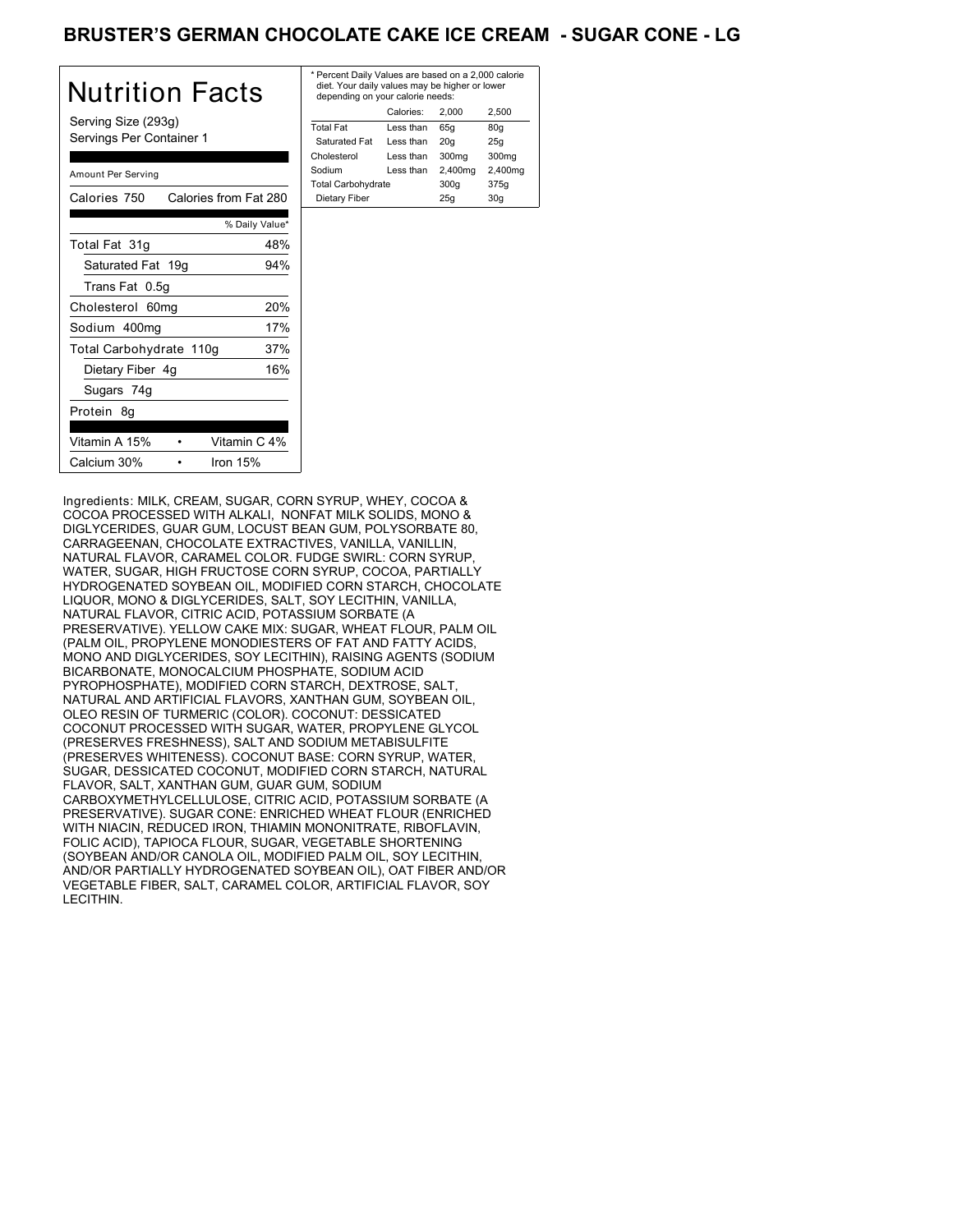# BRUSTER'S GERMAN CHOCOLATE CAKE ICE CREAM **- CAKE CONE - SM**

| Nutrition Facts                                 | * Perc<br>diet.<br>dep <sub>6</sub> |
|-------------------------------------------------|-------------------------------------|
| Serving Size (146g)<br>Servings Per Container 1 | Total I<br>Satu<br>Chole            |
| Amount Per Serving                              | Sodiu<br>Total                      |
| Calories from Fat 140<br>Calories 370           | Dieta                               |
| % Daily Value*                                  |                                     |
| 24%<br>Total Fat 16g                            |                                     |
| Saturated Fat 9g<br>47%                         |                                     |
| Trans Fat 0g                                    |                                     |
| 10%<br>Cholesterol 30mg                         |                                     |
| 8%<br>Sodium 200mg                              |                                     |
| 18%<br>Total Carbohydrate 54g                   |                                     |
| 8%<br>Dietary Fiber 2g                          |                                     |
| Sugars 36g                                      |                                     |
| Protein 4q                                      |                                     |
| Vitamin A 8%<br>Vitamin C 2%                    |                                     |
| Calcium 15%<br>Iron 8%                          |                                     |

| * Percent Daily Values are based on a 2,000 calorie<br>diet. Your daily values may be higher or lower<br>depending on your calorie needs: |           |         |                   |
|-------------------------------------------------------------------------------------------------------------------------------------------|-----------|---------|-------------------|
|                                                                                                                                           | Calories: | 2.000   | 2.500             |
| <b>Total Fat</b>                                                                                                                          | Less than | 65q     | 80g               |
| Saturated Fat                                                                                                                             | Less than | 20q     | 25q               |
| Cholesterol                                                                                                                               | Less than | 300mg   | 300 <sub>mq</sub> |
| Sodium                                                                                                                                    | Less than | 2,400mg | 2,400mg           |
| <b>Total Carbohydrate</b>                                                                                                                 |           | 300q    | 375g              |
| Dietary Fiber                                                                                                                             |           | 25q     | 30q               |
|                                                                                                                                           |           |         |                   |

Ingredients: MILK, CREAM, SUGAR, CORN SYRUP, WHEY, COCOA & COCOA PROCESSED WITH ALKALI, NONFAT MILK SOLIDS, MONO & DIGLYCERIDES, GUAR GUM, LOCUST BEAN GUM, POLYSORBATE 80, CARRAGEENAN, CHOCOLATE EXTRACTIVES, VANILLA, VANILLIN, NATURAL FLAVOR, CARAMEL COLOR. FUDGE SWIRL: CORN SYRUP, WATER, SUGAR, HIGH FRUCTOSE CORN SYRUP, COCOA, PARTIALLY HYDROGENATED SOYBEAN OIL, MODIFIED CORN STARCH, CHOCOLATE LIQUOR, MONO & DIGLYCERIDES, SALT, SOY LECITHIN, VANILLA, NATURAL FLAVOR, CITRIC ACID, POTASSIUM SORBATE (A PRESERVATIVE). YELLOW CAKE MIX: SUGAR, WHEAT FLOUR, PALM OIL (PALM OIL, PROPYLENE MONODIESTERS OF FAT AND FATTY ACIDS, MONO AND DIGLYCERIDES, SOY LECITHIN), RAISING AGENTS (SODIUM BICARBONATE, MONOCALCIUM PHOSPHATE, SODIUM ACID PYROPHOSPHATE), MODIFIED CORN STARCH, DEXTROSE, SALT, NATURAL AND ARTIFICIAL FLAVORS, XANTHAN GUM, SOYBEAN OIL, OLEO RESIN OF TURMERIC (COLOR). COCONUT: DESSICATED COCONUT PROCESSED WITH SUGAR, WATER, PROPYLENE GLYCOL (PRESERVES FRESHNESS), SALT AND SODIUM METABISULFITE (PRESERVES WHITENESS). COCONUT BASE: CORN SYRUP, WATER, SUGAR, DESSICATED COCONUT, MODIFIED CORN STARCH, NATURAL FLAVOR, SALT, XANTHAN GUM, GUAR GUM, SODIUM CARBOXYMETHYLCELLULOSE, CITRIC ACID, POTASSIUM SORBATE (A PRESERVATIVE). CAKE CONE: ENRICHED WHEAT FLOUR (ENRICHED WITH NIACIN, REDUCED IRON, THIAMIN MONONITRATE, RIBOFLAVIN, FOLIC ACID), TAPIOCA FLOUR, SUGAR, VEGETABLE OIL SHORTENING (SOYBEAN AND/OR CANOLA OIL, MODIFIED PALM OIL, SOY LECITHIN, AND/OR PARTIALLY HYDROGENATED SOYBEAN OIL), LEAVENING (SODIUM BICARBONATE, AMMONIUM BICARBONATE), SALT, NATURAL FLAVOR, ANNATTO (VEGETABLE COLOR).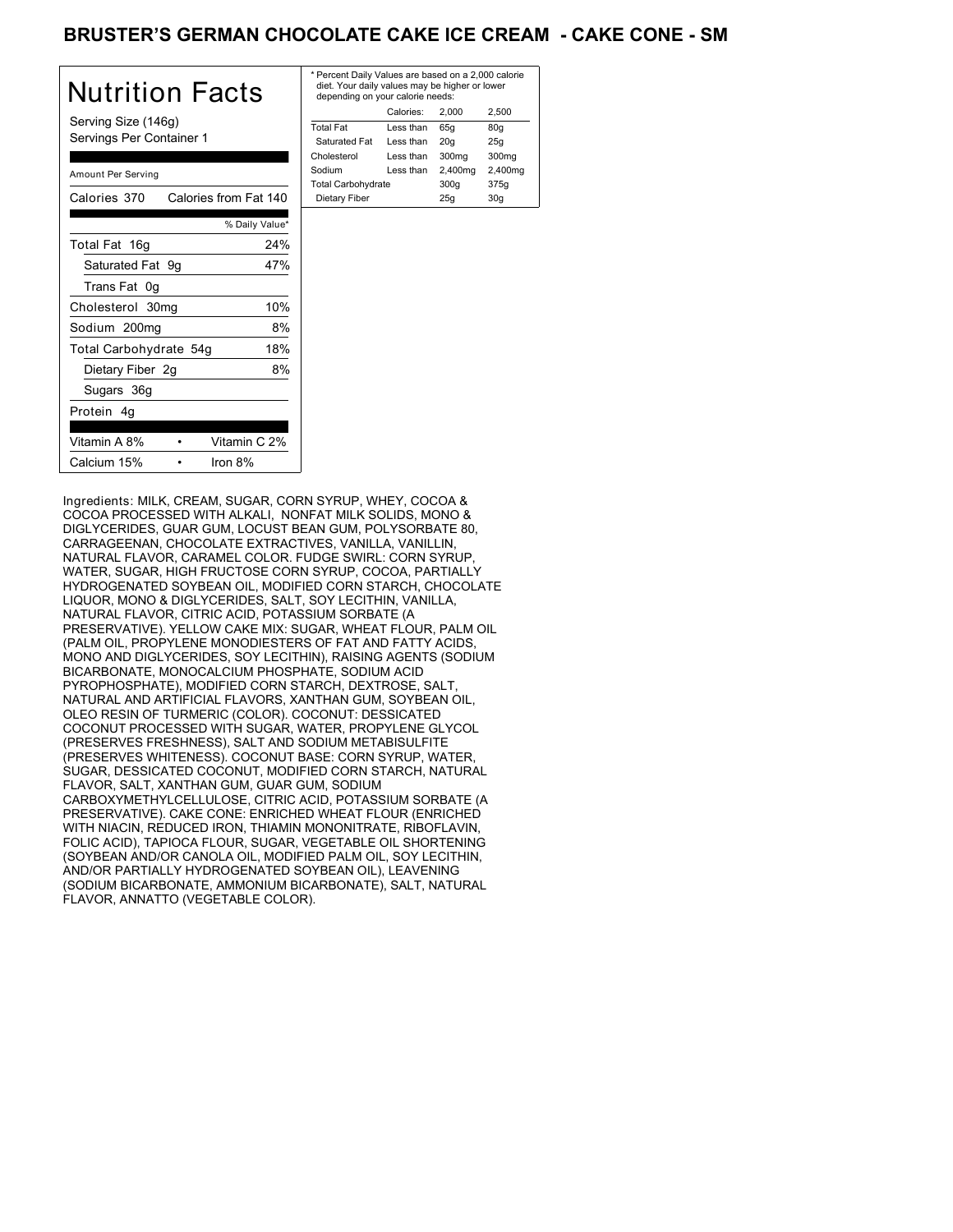# BRUSTER'S GERMAN CHOCOLATE CAKE ICE CREAM **- CAKE CONE - REG**

| Nutrition Facts                                 | * Per<br>die<br>der |
|-------------------------------------------------|---------------------|
| Serving Size (216g)<br>Servings Per Container 1 | Tota<br>Sat<br>Chol |
| Amount Per Serving                              | Sodi<br>Tota        |
| Calories 550<br>Calories from Fat 210           | Die                 |
| % Daily Value*                                  |                     |
| 36%<br>Total Fat 24g                            |                     |
| Saturated Fat 14g<br>70%                        |                     |
| Trans Fat 0g                                    |                     |
| 15%<br>Cholesterol 45mg                         |                     |
| 12%<br>Sodium 300mg                             |                     |
| 26%<br>Total Carbohydrate 78g                   |                     |
| 12%<br>Dietary Fiber 3g                         |                     |
| Sugars 53g                                      |                     |
| Protein 6g                                      |                     |
| Vitamin A 10%<br>Vitamin C 4%                   |                     |
| Calcium 20%<br>Iron $10%$                       |                     |

| * Percent Daily Values are based on a 2,000 calorie<br>diet. Your daily values may be higher or lower<br>depending on your calorie needs: |           |         |         |
|-------------------------------------------------------------------------------------------------------------------------------------------|-----------|---------|---------|
|                                                                                                                                           | Calories: | 2.000   | 2.500   |
| <b>Total Fat</b>                                                                                                                          | Less than | 65q     | 80q     |
| Saturated Fat                                                                                                                             | Less than | 20q     | 25q     |
| Cholesterol                                                                                                                               | Less than | 300mg   | 300mg   |
| Sodium                                                                                                                                    | Less than | 2,400mg | 2,400mg |
| <b>Total Carbohydrate</b>                                                                                                                 |           | 300q    | 375g    |
| Dietary Fiber                                                                                                                             |           | 25q     | 30q     |
|                                                                                                                                           |           |         |         |

Ingredients: MILK, CREAM, SUGAR, CORN SYRUP, WHEY, COCOA & COCOA PROCESSED WITH ALKALI, NONFAT MILK SOLIDS, MONO & DIGLYCERIDES, GUAR GUM, LOCUST BEAN GUM, POLYSORBATE 80, CARRAGEENAN, CHOCOLATE EXTRACTIVES, VANILLA, VANILLIN, NATURAL FLAVOR, CARAMEL COLOR. FUDGE SWIRL: CORN SYRUP, WATER, SUGAR, HIGH FRUCTOSE CORN SYRUP, COCOA, PARTIALLY HYDROGENATED SOYBEAN OIL, MODIFIED CORN STARCH, CHOCOLATE LIQUOR, MONO & DIGLYCERIDES, SALT, SOY LECITHIN, VANILLA, NATURAL FLAVOR, CITRIC ACID, POTASSIUM SORBATE (A PRESERVATIVE). YELLOW CAKE MIX: SUGAR, WHEAT FLOUR, PALM OIL (PALM OIL, PROPYLENE MONODIESTERS OF FAT AND FATTY ACIDS, MONO AND DIGLYCERIDES, SOY LECITHIN), RAISING AGENTS (SODIUM BICARBONATE, MONOCALCIUM PHOSPHATE, SODIUM ACID PYROPHOSPHATE), MODIFIED CORN STARCH, DEXTROSE, SALT, NATURAL AND ARTIFICIAL FLAVORS, XANTHAN GUM, SOYBEAN OIL, OLEO RESIN OF TURMERIC (COLOR). COCONUT: DESSICATED COCONUT PROCESSED WITH SUGAR, WATER, PROPYLENE GLYCOL (PRESERVES FRESHNESS), SALT AND SODIUM METABISULFITE (PRESERVES WHITENESS). COCONUT BASE: CORN SYRUP, WATER, SUGAR, DESSICATED COCONUT, MODIFIED CORN STARCH, NATURAL FLAVOR, SALT, XANTHAN GUM, GUAR GUM, SODIUM CARBOXYMETHYLCELLULOSE, CITRIC ACID, POTASSIUM SORBATE (A PRESERVATIVE). CAKE CONE: ENRICHED WHEAT FLOUR (ENRICHED WITH NIACIN, REDUCED IRON, THIAMIN MONONITRATE, RIBOFLAVIN, FOLIC ACID), TAPIOCA FLOUR, SUGAR, VEGETABLE OIL SHORTENING (SOYBEAN AND/OR CANOLA OIL, MODIFIED PALM OIL, SOY LECITHIN, AND/OR PARTIALLY HYDROGENATED SOYBEAN OIL), LEAVENING (SODIUM BICARBONATE, AMMONIUM BICARBONATE), SALT, NATURAL FLAVOR, ANNATTO (VEGETABLE COLOR).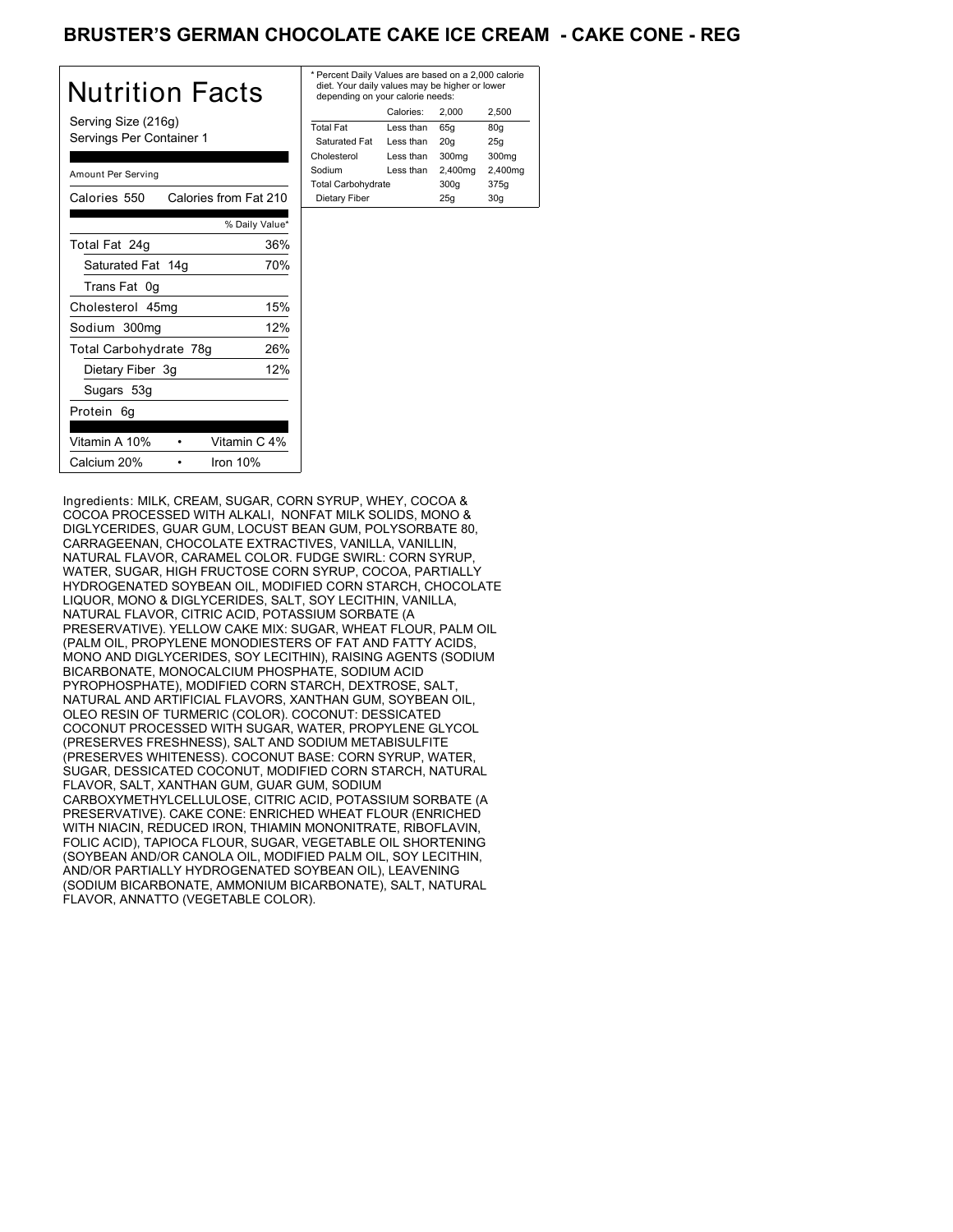# BRUSTER'S GERMAN CHOCOLATE CAKE ICE CREAM **- CAKE CONE - LG**

| Nutrition Facts                                 | * P<br>di<br>d  |
|-------------------------------------------------|-----------------|
| Serving Size (286g)<br>Servings Per Container 1 | Tot<br>S.<br>Ch |
| Amount Per Serving                              | So<br>Tot       |
| Calories from Fat 280<br>Calories 730           | D               |
| % Daily Value*                                  |                 |
| Total Fat 31g<br>48%                            |                 |
| Saturated Fat 19g<br>94%                        |                 |
| Trans Fat 0.5g                                  |                 |
| 20%<br>Cholesterol 60mg                         |                 |
| 16%<br>Sodium 390mg                             |                 |
| 34%<br>Total Carbohydrate 103g                  |                 |
| 16%<br>Dietary Fiber 4g                         |                 |
| Sugars 71g                                      |                 |
| Protein 8g                                      |                 |
| Vitamin A 15%<br>Vitamin C 4%                   |                 |
| Calcium 25%<br>Iron $15%$                       |                 |

| * Percent Daily Values are based on a 2,000 calorie<br>diet. Your daily values may be higher or lower<br>depending on your calorie needs: |           |         |         |
|-------------------------------------------------------------------------------------------------------------------------------------------|-----------|---------|---------|
|                                                                                                                                           | Calories: | 2.000   | 2.500   |
| <b>Total Fat</b>                                                                                                                          | Less than | 65q     | 80q     |
| Saturated Fat                                                                                                                             | Less than | 20q     | 25q     |
| Cholesterol                                                                                                                               | Less than | 300mg   | 300mg   |
| Sodium                                                                                                                                    | Less than | 2,400mg | 2,400mg |
| <b>Total Carbohydrate</b>                                                                                                                 |           | 300q    | 375g    |
| Dietary Fiber                                                                                                                             |           | 25q     | 30q     |

Ingredients: MILK, CREAM, SUGAR, CORN SYRUP, WHEY, COCOA & COCOA PROCESSED WITH ALKALI, NONFAT MILK SOLIDS, MONO & DIGLYCERIDES, GUAR GUM, LOCUST BEAN GUM, POLYSORBATE 80, CARRAGEENAN, CHOCOLATE EXTRACTIVES, VANILLA, VANILLIN, NATURAL FLAVOR, CARAMEL COLOR. FUDGE SWIRL: CORN SYRUP, WATER, SUGAR, HIGH FRUCTOSE CORN SYRUP, COCOA, PARTIALLY HYDROGENATED SOYBEAN OIL, MODIFIED CORN STARCH, CHOCOLATE LIQUOR, MONO & DIGLYCERIDES, SALT, SOY LECITHIN, VANILLA, NATURAL FLAVOR, CITRIC ACID, POTASSIUM SORBATE (A PRESERVATIVE). YELLOW CAKE MIX: SUGAR, WHEAT FLOUR, PALM OIL (PALM OIL, PROPYLENE MONODIESTERS OF FAT AND FATTY ACIDS, MONO AND DIGLYCERIDES, SOY LECITHIN), RAISING AGENTS (SODIUM BICARBONATE, MONOCALCIUM PHOSPHATE, SODIUM ACID PYROPHOSPHATE), MODIFIED CORN STARCH, DEXTROSE, SALT, NATURAL AND ARTIFICIAL FLAVORS, XANTHAN GUM, SOYBEAN OIL, OLEO RESIN OF TURMERIC (COLOR). COCONUT: DESSICATED COCONUT PROCESSED WITH SUGAR, WATER, PROPYLENE GLYCOL (PRESERVES FRESHNESS), SALT AND SODIUM METABISULFITE (PRESERVES WHITENESS). COCONUT BASE: CORN SYRUP, WATER, SUGAR, DESSICATED COCONUT, MODIFIED CORN STARCH, NATURAL FLAVOR, SALT, XANTHAN GUM, GUAR GUM, SODIUM CARBOXYMETHYLCELLULOSE, CITRIC ACID, POTASSIUM SORBATE (A PRESERVATIVE). CAKE CONE: ENRICHED WHEAT FLOUR (ENRICHED WITH NIACIN, REDUCED IRON, THIAMIN MONONITRATE, RIBOFLAVIN, FOLIC ACID), TAPIOCA FLOUR, SUGAR, VEGETABLE OIL SHORTENING (SOYBEAN AND/OR CANOLA OIL, MODIFIED PALM OIL, SOY LECITHIN, AND/OR PARTIALLY HYDROGENATED SOYBEAN OIL), LEAVENING (SODIUM BICARBONATE, AMMONIUM BICARBONATE), SALT, NATURAL FLAVOR, ANNATTO (VEGETABLE COLOR).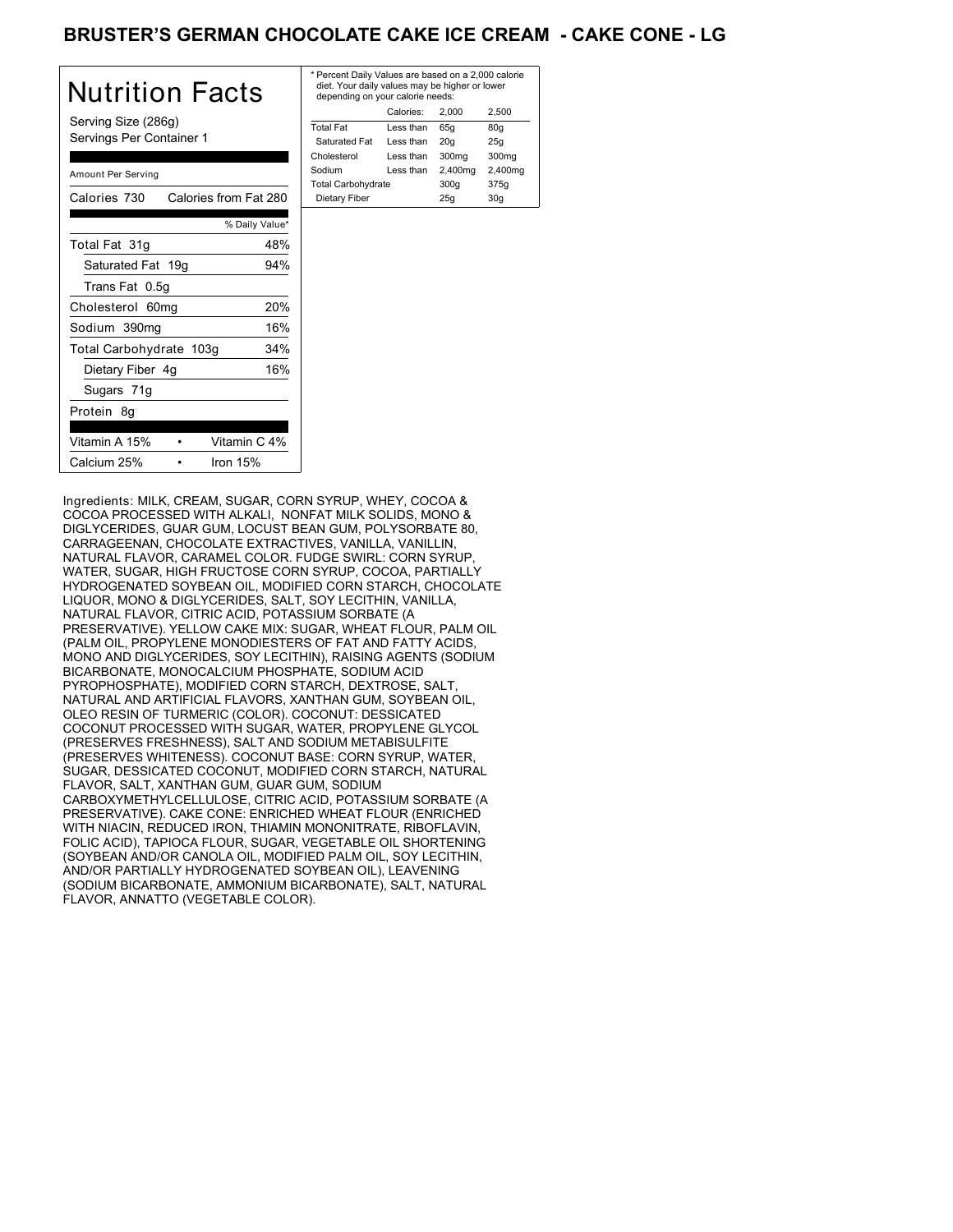## BRUSTER'S GERMAN CHOCOLATE CAKE ICE CREAM - WAFFLE CONE - SM

| Nutrition Facts                                 | * Perc<br>diet.<br>depe           |
|-------------------------------------------------|-----------------------------------|
| Serving Size (170g)<br>Servings Per Container 1 | Total <b>F</b><br>Satur<br>Chole: |
| Amount Per Serving                              | Sodiu<br>Total (                  |
| Calories 480<br>Calories from Fat 170           | Dieta                             |
| % Daily Value*                                  |                                   |
| 29%<br>Total Fat 19g                            |                                   |
| Saturated Fat 10g<br>51%                        |                                   |
| Trans Fat 0g                                    |                                   |
| 13%<br>Cholesterol 40mg                         |                                   |
| 8%<br>Sodium 190mg                              |                                   |
| 24%<br>Total Carbohydrate 72g                   |                                   |
| 8%<br>Dietary Fiber 2g                          |                                   |
| Sugars 46g                                      |                                   |
| Protein 5g                                      |                                   |
| Vitamin A 8%<br>Vitamin C 2%                    |                                   |
| Calcium 15%<br>Iron 10%                         |                                   |

| * Percent Daily Values are based on a 2,000 calorie<br>diet. Your daily values may be higher or lower<br>depending on your calorie needs: |           |         |         |
|-------------------------------------------------------------------------------------------------------------------------------------------|-----------|---------|---------|
|                                                                                                                                           | Calories: | 2.000   | 2.500   |
| <b>Total Fat</b>                                                                                                                          | Less than | 65q     | 80g     |
| Saturated Fat                                                                                                                             | Less than | 20q     | 25q     |
| Cholesterol                                                                                                                               | Less than | 300mg   | 300mg   |
| Sodium                                                                                                                                    | Less than | 2,400mg | 2,400mg |
| <b>Total Carbohydrate</b>                                                                                                                 |           | 300q    | 375g    |
| Dietary Fiber                                                                                                                             |           | 25q     | 30q     |
|                                                                                                                                           |           |         |         |

Ingredients: MILK, CREAM, SUGAR, CORN SYRUP, WHEY, COCOA & COCOA PROCESSED WITH ALKALI, NONFAT MILK SOLIDS, MONO & DIGLYCERIDES, GUAR GUM, LOCUST BEAN GUM, POLYSORBATE 80, CARRAGEENAN, CHOCOLATE EXTRACTIVES, VANILLA, VANILLIN, NATURAL FLAVOR, CARAMEL COLOR. FUDGE SWIRL: CORN SYRUP, WATER, SUGAR, HIGH FRUCTOSE CORN SYRUP, COCOA, PARTIALLY HYDROGENATED SOYBEAN OIL, MODIFIED CORN STARCH, CHOCOLATE LIQUOR, MONO & DIGLYCERIDES, SALT, SOY LECITHIN, VANILLA, NATURAL FLAVOR, CITRIC ACID, POTASSIUM SORBATE (A PRESERVATIVE). YELLOW CAKE MIX: SUGAR, WHEAT FLOUR, PALM OIL (PALM OIL, PROPYLENE MONODIESTERS OF FAT AND FATTY ACIDS, MONO AND DIGLYCERIDES, SOY LECITHIN), RAISING AGENTS (SODIUM BICARBONATE, MONOCALCIUM PHOSPHATE, SODIUM ACID PYROPHOSPHATE), MODIFIED CORN STARCH, DEXTROSE, SALT, NATURAL AND ARTIFICIAL FLAVORS, XANTHAN GUM, SOYBEAN OIL, OLEO RESIN OF TURMERIC (COLOR). COCONUT: DESSICATED COCONUT PROCESSED WITH SUGAR, WATER, PROPYLENE GLYCOL (PRESERVES FRESHNESS), SALT AND SODIUM METABISULFITE (PRESERVES WHITENESS). COCONUT BASE: CORN SYRUP, WATER, SUGAR, DESSICATED COCONUT, MODIFIED CORN STARCH, NATURAL FLAVOR, SALT, XANTHAN GUM, GUAR GUM, SODIUM CARBOXYMETHYLCELLULOSE, CITRIC ACID, POTASSIUM SORBATE (A PRESERVATIVE). WAFFLE CONE: ENRICHED BLEACHED WHEAT FLOUR (ENRICHED WITH NIACIN, REDUCED IRON, THIAMIN MONONITRATE, RIBOFLAVIN, FOLIC ACID), SUGAR, VEGETABLE SHORTENING (PARTIALLY HYDROGENATED SOYBEAN AND COTTONSEED OILS), WHOLE EGG, ARTIFICIAL FLAVOR (INCLUDING MALTODEXTRIN, MODIFIED CORNSTARCH, BUTTER, BUTTERMILK), DEXTROSE, SOY LECITHIN, ARTIFICIAL VANILLA FLAVOR.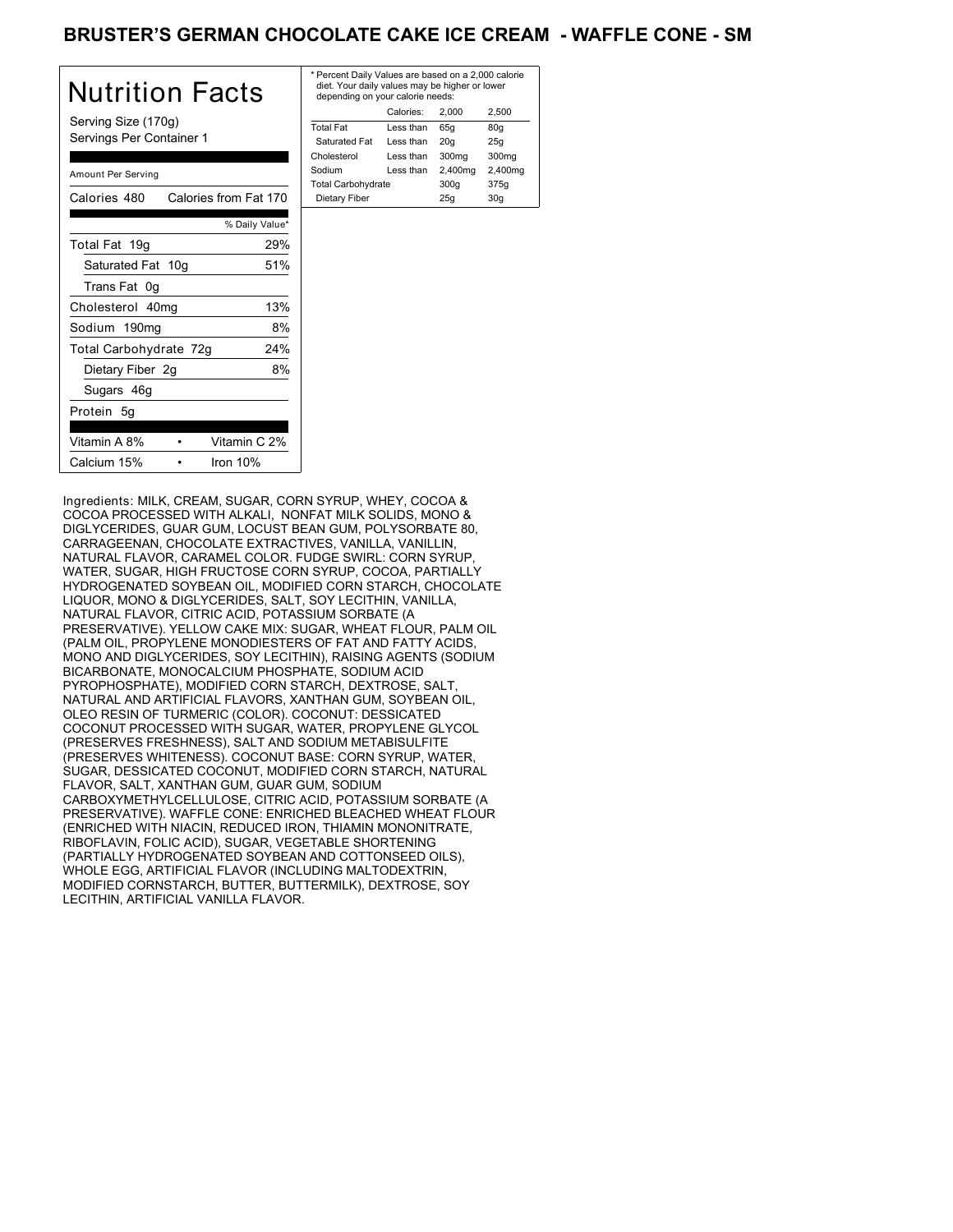## BRUSTER'S GERMAN CHOCOLATE CAKE ICE CREAM - WAFFLE CONE - REG

| Nutrition Facts                                 | * Pero<br>diet.<br>dep |
|-------------------------------------------------|------------------------|
| Serving Size (240g)<br>Servings Per Container 1 | Total<br>Satu<br>Chole |
| Amount Per Serving                              | Sodiu<br>Total         |
| Calories 650<br>Calories from Fat 240           | Diet                   |
| % Daily Value*                                  |                        |
| 41%<br>Total Fat 27g                            |                        |
| Saturated Fat 15g<br>74%                        |                        |
| Trans Fat 0g                                    |                        |
| 18%<br>Cholesterol 55mg                         |                        |
| 12%<br>Sodium 290mg                             |                        |
| 32%<br>Total Carbohydrate 96g                   |                        |
| 12%<br>Dietary Fiber 3g                         |                        |
| Sugars 64g                                      |                        |
| Protein 7g                                      |                        |
| Vitamin A 10%<br>Vitamin C 4%                   |                        |
| Calcium 20%<br>Iron $10%$                       |                        |

| * Percent Daily Values are based on a 2,000 calorie<br>diet. Your daily values may be higher or lower<br>depending on your calorie needs: |           |         |         |
|-------------------------------------------------------------------------------------------------------------------------------------------|-----------|---------|---------|
|                                                                                                                                           | Calories: | 2.000   | 2.500   |
| <b>Total Fat</b>                                                                                                                          | Less than | 65q     | 80g     |
| Saturated Fat                                                                                                                             | Less than | 20q     | 25q     |
| Cholesterol                                                                                                                               | Less than | 300mg   | 300mg   |
| Sodium                                                                                                                                    | Less than | 2,400mg | 2,400mg |
| <b>Total Carbohydrate</b>                                                                                                                 |           | 300q    | 375g    |
| Dietary Fiber                                                                                                                             |           | 25q     | 30q     |
|                                                                                                                                           |           |         |         |

Ingredients: MILK, CREAM, SUGAR, CORN SYRUP, WHEY, COCOA & COCOA PROCESSED WITH ALKALI, NONFAT MILK SOLIDS, MONO & DIGLYCERIDES, GUAR GUM, LOCUST BEAN GUM, POLYSORBATE 80, CARRAGEENAN, CHOCOLATE EXTRACTIVES, VANILLA, VANILLIN, NATURAL FLAVOR, CARAMEL COLOR. FUDGE SWIRL: CORN SYRUP, WATER, SUGAR, HIGH FRUCTOSE CORN SYRUP, COCOA, PARTIALLY HYDROGENATED SOYBEAN OIL, MODIFIED CORN STARCH, CHOCOLATE LIQUOR, MONO & DIGLYCERIDES, SALT, SOY LECITHIN, VANILLA, NATURAL FLAVOR, CITRIC ACID, POTASSIUM SORBATE (A PRESERVATIVE). YELLOW CAKE MIX: SUGAR, WHEAT FLOUR, PALM OIL (PALM OIL, PROPYLENE MONODIESTERS OF FAT AND FATTY ACIDS, MONO AND DIGLYCERIDES, SOY LECITHIN), RAISING AGENTS (SODIUM BICARBONATE, MONOCALCIUM PHOSPHATE, SODIUM ACID PYROPHOSPHATE), MODIFIED CORN STARCH, DEXTROSE, SALT, NATURAL AND ARTIFICIAL FLAVORS, XANTHAN GUM, SOYBEAN OIL, OLEO RESIN OF TURMERIC (COLOR). COCONUT: DESSICATED COCONUT PROCESSED WITH SUGAR, WATER, PROPYLENE GLYCOL (PRESERVES FRESHNESS), SALT AND SODIUM METABISULFITE (PRESERVES WHITENESS). COCONUT BASE: CORN SYRUP, WATER, SUGAR, DESSICATED COCONUT, MODIFIED CORN STARCH, NATURAL FLAVOR, SALT, XANTHAN GUM, GUAR GUM, SODIUM CARBOXYMETHYLCELLULOSE, CITRIC ACID, POTASSIUM SORBATE (A PRESERVATIVE). WAFFLE CONE: ENRICHED BLEACHED WHEAT FLOUR (ENRICHED WITH NIACIN, REDUCED IRON, THIAMIN MONONITRATE, RIBOFLAVIN, FOLIC ACID), SUGAR, VEGETABLE SHORTENING (PARTIALLY HYDROGENATED SOYBEAN AND COTTONSEED OILS), WHOLE EGG, ARTIFICIAL FLAVOR (INCLUDING MALTODEXTRIN, MODIFIED CORNSTARCH, BUTTER, BUTTERMILK), DEXTROSE, SOY LECITHIN, ARTIFICIAL VANILLA FLAVOR.